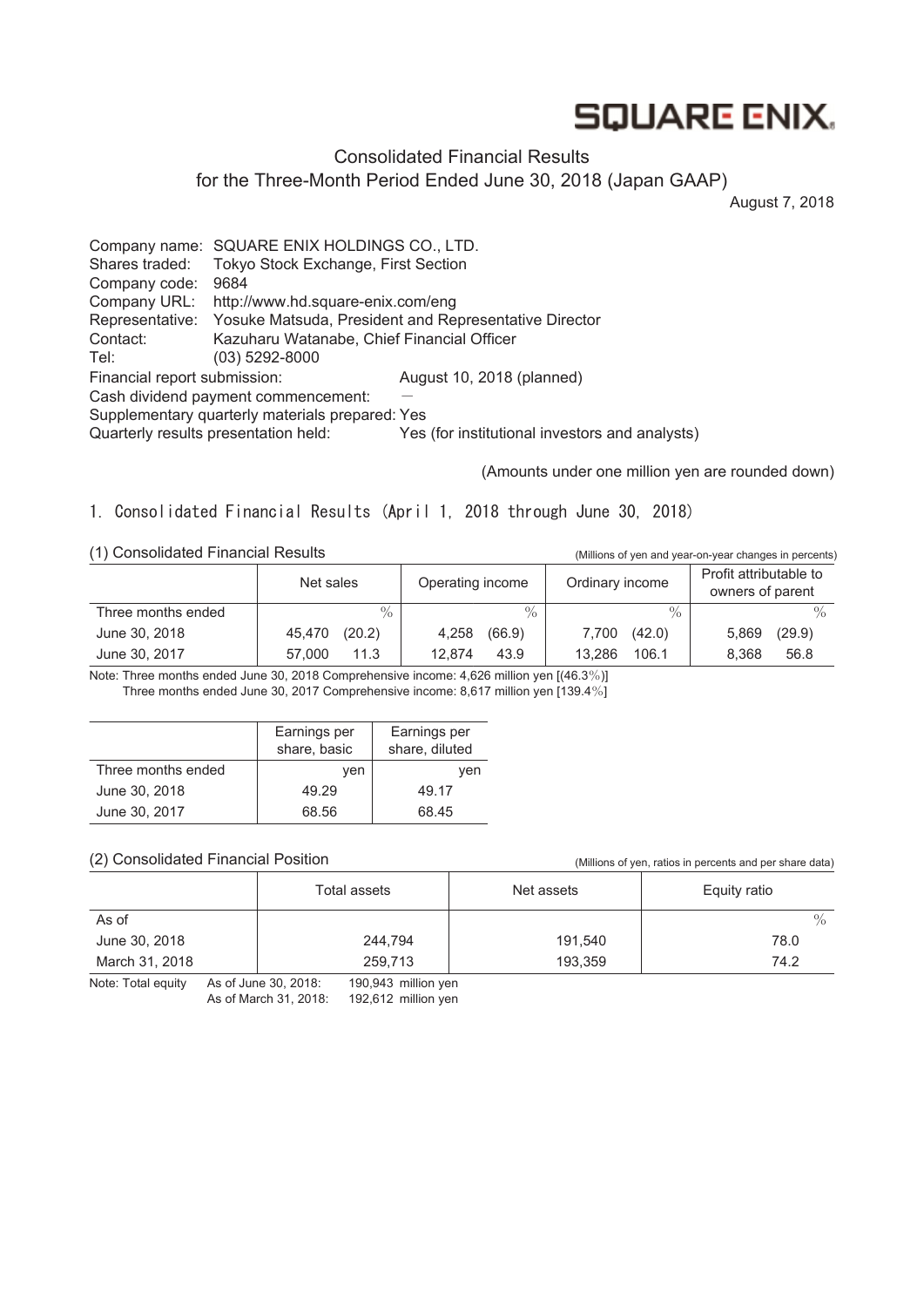# 2. Dividends

|                                                      | Dividends per share |       |          |       |       |  |  |
|------------------------------------------------------|---------------------|-------|----------|-------|-------|--|--|
|                                                      | 1Q                  | 2Q    | 3Q<br>4Q |       | Total |  |  |
|                                                      | yen                 | yen   | yen      | yen   | yen   |  |  |
| Fiscal year ended<br>March 31, 2018                  |                     | 10.00 |          | 55.00 | 65.00 |  |  |
| Fiscal year ending<br>March 31, 2019                 |                     |       |          |       |       |  |  |
| Fiscal year ending<br>March 31, 2019<br>(projection) |                     | 10.00 |          | 43.00 | 53.00 |  |  |

Note: No change in Dividend projection from previous announcement

# 3. Consolidated Forecasts (April 1, 2018 to March 31, 2019)

(Millions of yen, year-on-year changes in percents and per share data)

|                                      | Net sales      | Operating income | Ordinary income | Profit attributable to<br>owners of parent | Earnings<br>per share |
|--------------------------------------|----------------|------------------|-----------------|--------------------------------------------|-----------------------|
|                                      | $\%$           | $\%$             | $\frac{0}{6}$   | $\frac{0}{0}$                              | ven                   |
| Fiscal year ending<br>March 31, 2019 | 7.8<br>270,000 | 30,000 (21.4)    | 30,000 (17.0)   | 21,000 (18.7)                              | 175.13                |

Note: No change in consolidated forecasts fromprevious announcement.

#### Notes

(1) Significant changes among major subsidiaries during the period: No

- (2) Adoption of special accounting treatment for quarterly consolidated financial statements: No
- (3) Changes in accounting policies, procedures, and methods of presentation for consolidated financial statements

1. Changes in accounting policies due to revisions to accounting standards: Yes

- 2. Changes other than 1. : No
- 3. Changes in accounting estimates: No
- 4. Retrospective restatement: No
- (4) Outstanding shares (common stock)
	- 1. Number of shares issued and outstanding (including treasury stock):

| As of June 30, 2018                                         | 122,504,096 |
|-------------------------------------------------------------|-------------|
| As of March 31, 2018                                        | 122,398,896 |
| 2. Number of treasury stock:                                |             |
| As of June 30, 2018                                         | 3,325,351   |
| As of March 31, 2018                                        | 3,324,459   |
| 3. Average number of shares during the period (cumulative): |             |
| Three-month period ended June 30, 2018                      | 119,086,024 |
| Three-month period ended June 30, 2017                      | 122,060,424 |
|                                                             |             |

Disclaimer: (1) This document is a translation of the Japanese language "Kessan Tanshin" prepared in accordance with the guidelines of the Tokyo Stock Exchange. The Japanese language document shall prevail in the event any differences or discrepancies exist between this English translation and the original. (2) At the time of disclosure of this report, review procedures for quarterly financial statements pursuant to the Financial Instruments and Exchange Law had not been completed. (3) The forward-looking statements in this document are based upon the information currently available and necessarily include elements that are not entirely predictable. The achievement is not promised. Actual results may differ from the forward-looking statements in this document. (4) For additional information about forecasts, please refer to "1. Consolidated Results for the Three-Month Period Ended June 30, 2018 (3) Qualitative information on consolidated business forecasts" section on page 4 of Supplemental Information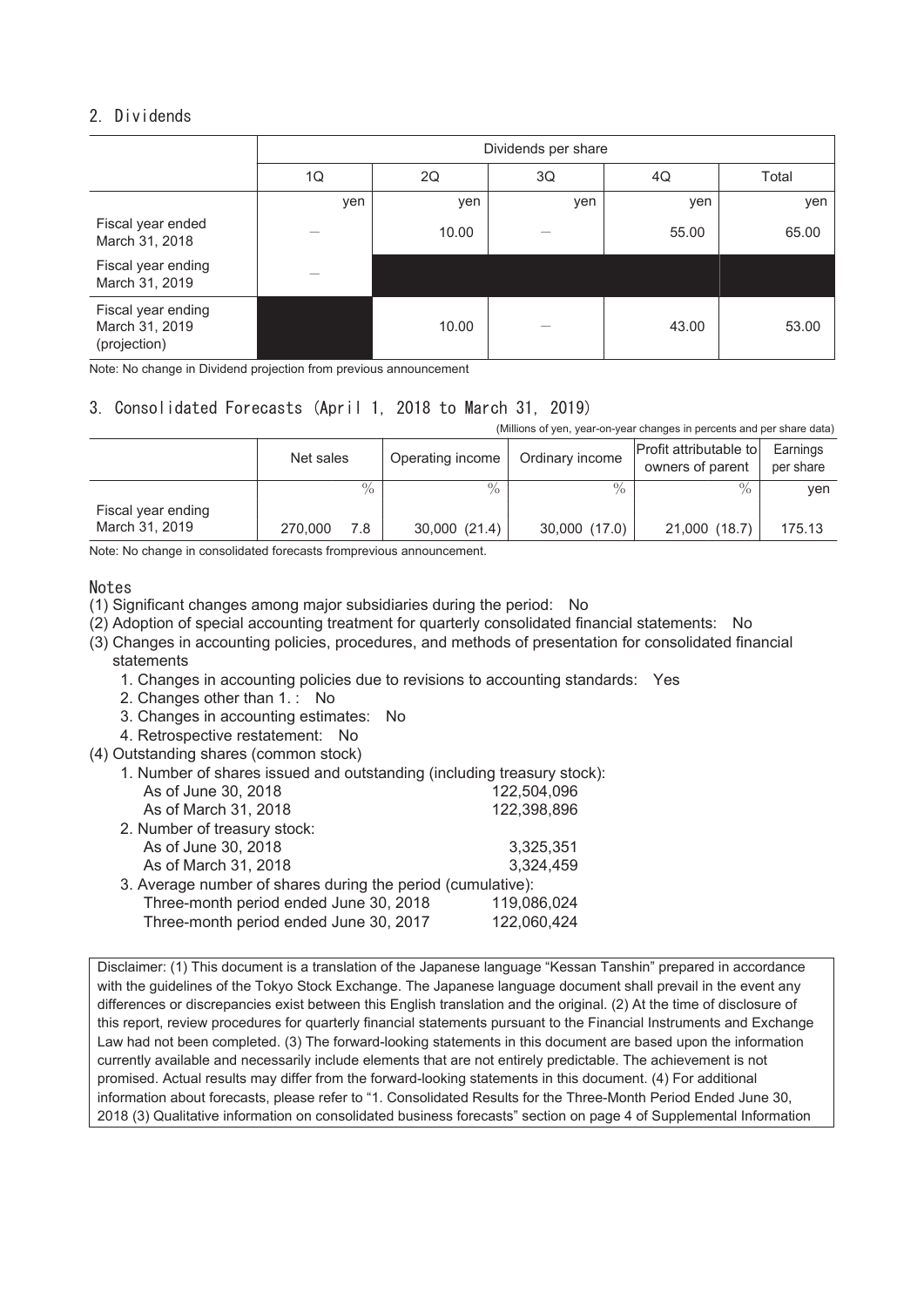# Supplemental Information  $-$  Index

|    |                                                                                      | Page           |
|----|--------------------------------------------------------------------------------------|----------------|
| 1. | Consolidated Results for the Three-Month Period Ended June 30, 2018                  | $\overline{a}$ |
|    | (1) Analysis of consolidated business results                                        | $\overline{2}$ |
|    | (2) Analysis of consolidated financial position                                      | 3              |
|    | (3) Qualitative information on consolidated business forecasts                       | 4              |
|    |                                                                                      |                |
| 2. | Consolidated Financial Statements for the Three-Month Period Ended June 30, 2018     | 5              |
|    | (1) Consolidated Balance Sheets                                                      | 5              |
|    | (2) Consolidated Income Statement and Consolidated Statement of Comprehensive Income | 7              |
|    | <b>Consolidated Income Statement</b>                                                 | 7              |
|    | Consolidated Statement of Comprehensive Income                                       | 8              |
|    | (3) Notes to Consolidated Financial Statements                                       | 9              |
|    | (Note regarding going concern assumptions)                                           | 9              |
|    | (Material changes in shareholders' equity)                                           | 9              |
|    | (Changes in accounting policy)                                                       | 9              |
|    | (Additional information)                                                             | 9              |
|    | (Segment information)                                                                | 10             |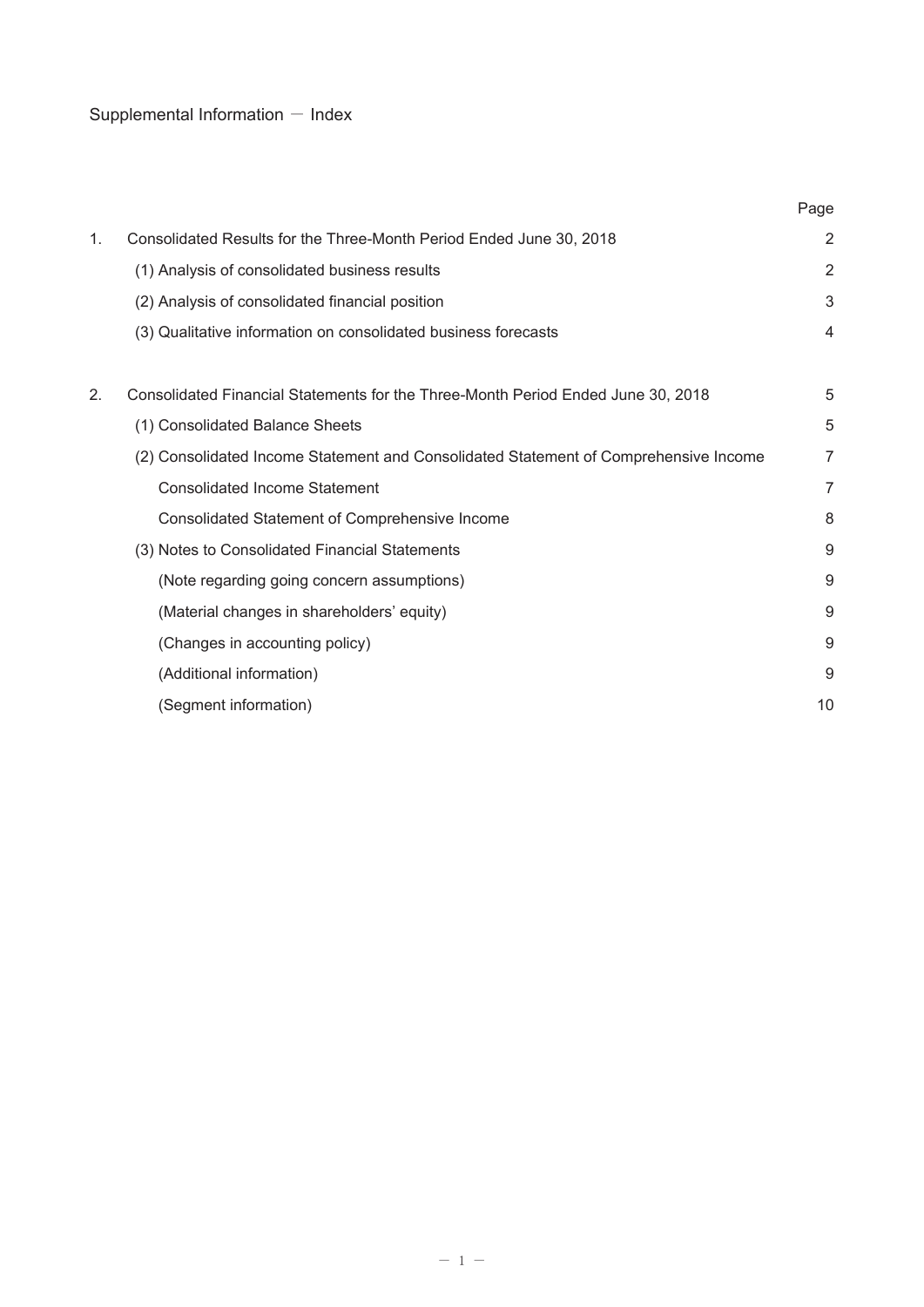# 1. Consolidated Results for the Three-Month Period Ended June 30, 2018

#### (1) Analysis of consolidated business results

The Square Enix group (the "Group") is continuing determined efforts to strengthen the competitiveness and profitability of its Digital Entertainment, Amusement, Publication and Merchandising business segments. Net sales for the three-month period ended June 30, 2018 totaled ¥45,470 million (a decrease of 20.2% from the same period of the prior fiscal year), operating income amounted to ¥4,258 million (a decrease of 66.9% from the same period of the prior fiscal year), ordinary income amounted to ¥7,700 million (a decrease of 42.0% from the same period of the prior fiscal year), and profit attributable to owners of parent amounted to ¥5,869 million (a decrease of 29.9% from the same period of the prior fiscal year).

A discussion of results by segment for the three-month period ended June 30, 2018 follows.

#### ●Digital Entertainment

The Digital Entertainment segment consists of planning, development, distribution, and operation of digital entertainment content primarily in the form of games. Digital entertainment content is offered to meet customer lifestyles across a variety of usage environments such as consumer game consoles (including handheld game machines), personal computers, and smart devices.

During the three-month period ended June 30, 2018, having no new game release, net sales decreased in the area of console games compared to the same period of the prior fiscal year. The posting of advertising costs in advance of the release of major new titles in Q2 and beyond resulted in an operating loss, but download sales of previously released titles remained brisk.

In the smart devices and PC browser area, performance of most of our titles launched in the prior fiscal year fell below our expectations and failed to generate additional revenue on top of that from existing established games. Furthermore, partially due to the lack of the lump-sum payment of a license fee that we had received in the same period of the previous fiscal year, both net sales and operating profit decreased compared to the same period of the prior fiscal year.

In the area of massively multiplayer online role playing games, net sales and operating profit decreased compared to the same period of the prior fiscal year, which had seen the launch of a "FINAL FANTASY XIV" expansion disk, but average revenue per user (ARPU) remained strong.

Net sales and operating income in the Digital Entertainment segment totaled ¥32,403 million (a decrease of 26.6% from the same period of the prior fiscal year), and ¥6,061 million (a decrease of 55.8% from the same period of the prior fiscal year), respectively.

#### ●Amusement

The Amusement segment consists of the operation of amusement facilities, as well as of the planning, development, and distribution of arcade game machines and related products for amusement facilities. During the three-month period ended June 30, 2018, solid amusement facility operations resulted in a yearon-year increase in net sales, but operating profit decreased compared to the same period of the prior fiscal year as no new amusement machines were launched.

Net sales and operating income in the Amusement segment totaled ¥9,440 million (an increase of 5.0% from the same period of the prior fiscal year), and ¥208 million (a decrease of 68.4% from the same period of the prior fiscal year), respectively.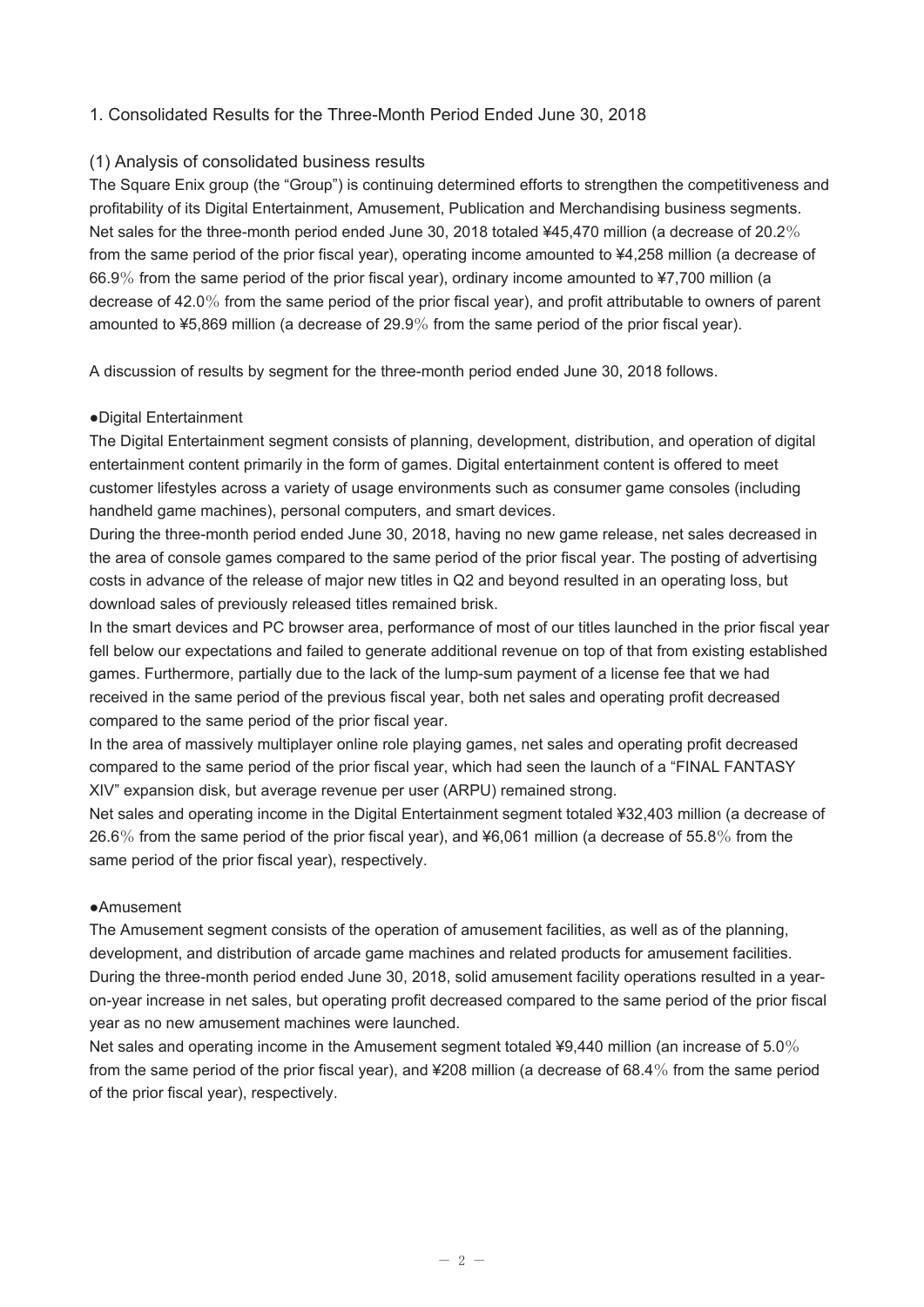#### ●Publication

The Publication segment consists of publication and licensing of comic magazines, comic books, and game strategy guides.

During the three-month period ended June 30, 2018, sales of printed comic books were sluggish due to limited new releases, but brisk sales in digital formats led to an increase in net sales compared to the same period of the prior fiscal year. Operating profit decreased compared to the prior fiscal year due to greater advertising spending for digital publications.

Net sales and operating income in the Publication segment totaled ¥2,380 million (an increase of 3.6% from the same period of the prior fiscal year) and ¥442 million (a decrease of 21.3% from the same period of the prior fiscal year), respectively.

#### ●Merchandising

The Merchandising segment consists of planning, production, distribution, and licensing of derivative products of IPs owned by the Group.

Both net sales and operating profit declined year-on-year during the three-month period ended June 30, 2018, due to the high hurdle set in the same period of the prior fiscal year by the release of merchandise based on characters in the Group's IP portfolio.

Net sales and operating income in the Merchandising segment totaled ¥1,471 million (a decrease of 31.9% from the same period of the prior fiscal year), and ¥139 million (a decrease of 76.1% from the same period of the prior fiscal year), respectively.

# (2) Analysis of consolidated financial position

# ●Assets

As of June 30, 2018, total current assets were ¥199,712 million, a decrease of ¥16,388 million compared to March 31, 2018. This was mainly due to a decrease in cash and deposits of ¥23,361 million and an increase of ¥9,566 million in the content production account. As of June 30, 2018, total non-current assets were ¥45,082 million, an increase of ¥1,469 million compared to March 31, 2018.

As a result, total assets were ¥244,794 million, a decrease of ¥14,918 million compared to March 31, 2018.

# ●Liabilities

As of June 30, 2018, total current liabilities were ¥45,703 million, a decrease of ¥13,138 million compared to March 31, 2018. This was mainly due to decreases in income taxes payable of ¥7,138 million and notes and accounts payable-trade of ¥2,322 million. As of June 30, 2018, total non-current liabilities were ¥7,549 million, an increase of ¥38 million compared to March 31, 2018.

As a result, total liabilities were ¥53,253 million, a decrease of ¥13,099 million compared to March 31, 2018.

# ●Net assets

As of June 30, 2018, net assets were ¥191,540 million, a decrease of ¥1,819 million compared to March 31, 2018. This was mainly due to profit attributable to owners of parent of ¥5,869 million, dividend payments of ¥6,549 million and a decrease in foreign currency translation adjustments of ¥1,277 million. As a result, the consolidated equity ratio stood at 78.0% (74.2% as of March 31, 2018).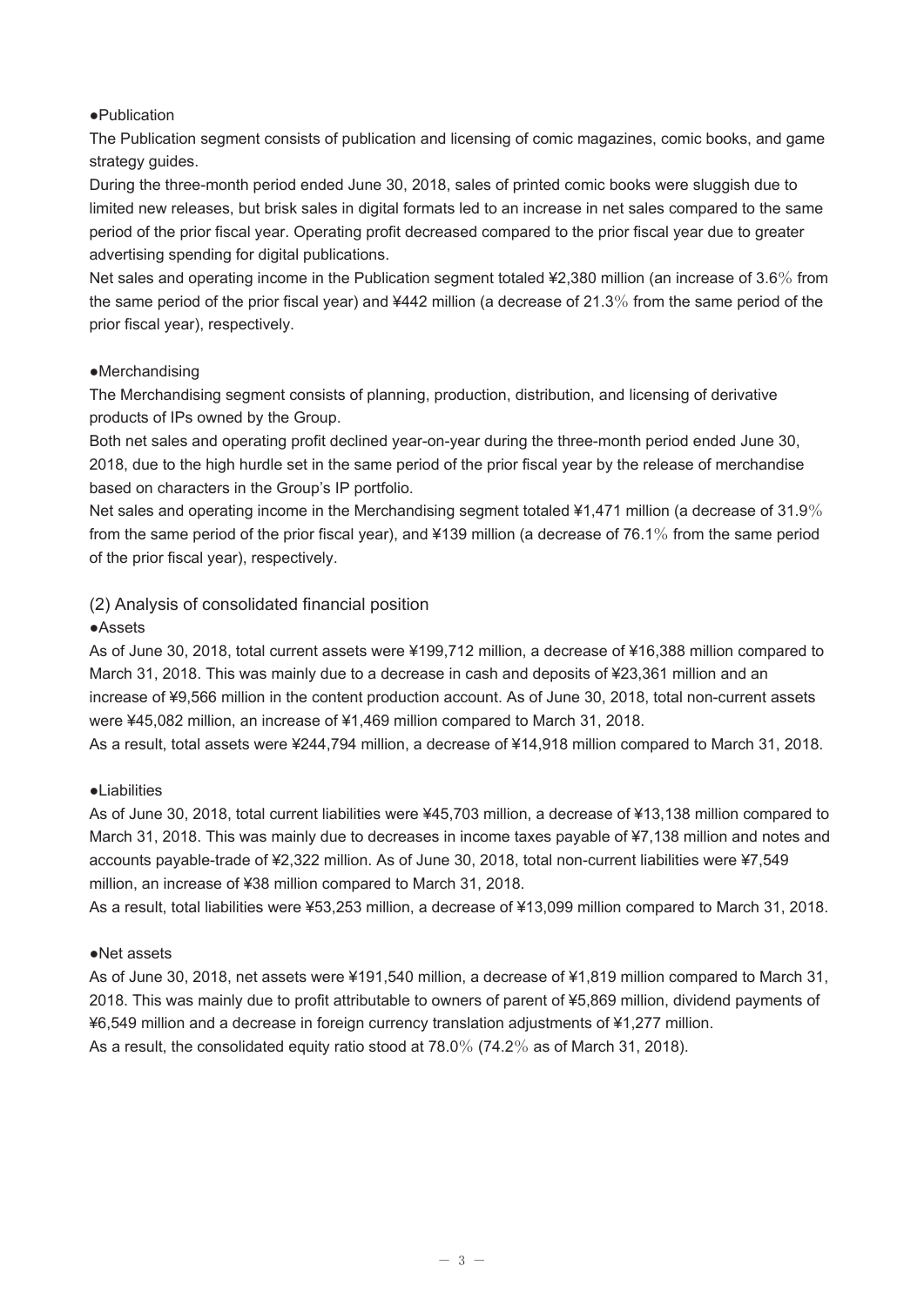#### (3) Qualitative information on consolidated business forecasts

The business environment surrounding the Group is in the midst of a major transformation marked by rapid uptake of smart devices such as smartphones and tablets, as well as by greater competition and consolidation in the console game markets of North America and Europe. By developing contents in keeping with such environmental changes and diversifying its earnings opportunities, the Group is working to establish an earnings foundation that enables the sustainable growth of sales and profits. In order to present its earnings forecasts in a more straightforward manner, the Company has decided to issue its consolidated forecasts as specific numbers rather than in ranges, as it had previously done. The Company does not disclose first-half consolidated forecasts given that sales and profit lines have come to fluctuate more significantly during the course of a fiscal year.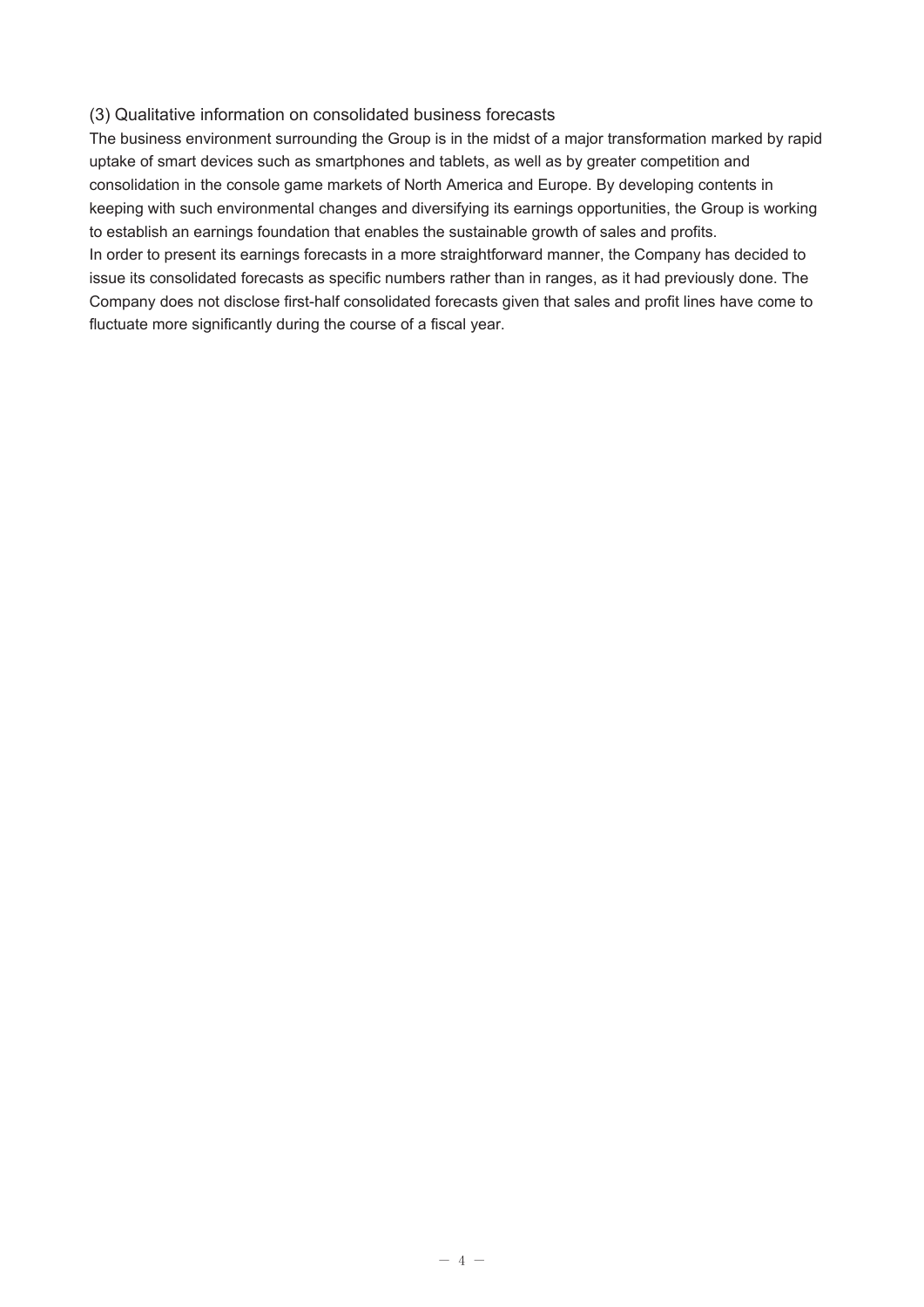# 2. Consolidated Financial Statements for the Three-Month Period Ended June 30, 2018

# (1) Consolidated Balance Sheets

|                                     |                      | (Millions of yen)   |
|-------------------------------------|----------------------|---------------------|
|                                     | As of March 31, 2018 | As of June 30, 2018 |
| Assets                              |                      |                     |
| Current assets                      |                      |                     |
| Cash and deposits                   | 136,785              | 113,423             |
| Notes and accounts receivable-trade | 24,383               | 18,704              |
| Merchandise and finished goods      | 3,233                | 3,539               |
| Work in progress                    | 3                    | $\overline{2}$      |
| Raw materials and supplies          | 253                  | 224                 |
| Content production account          | 44,167               | 53,733              |
| Other                               | 7,486                | 10,249              |
| Allowance for doubtful accounts     | (212)                | (165)               |
| Total current assets                | 216,100              | 199,712             |
| Non-current assets                  |                      |                     |
| Property, plant and equipment       | 16,060               | 16,052              |
| Intangible assets                   | 4,559                | 4,711               |
| Investments and other assets        | 22,993               | 24,317              |
| Total non-current assets            | 43,612               | 45,082              |
| Total assets                        | 259,713              | 244,794             |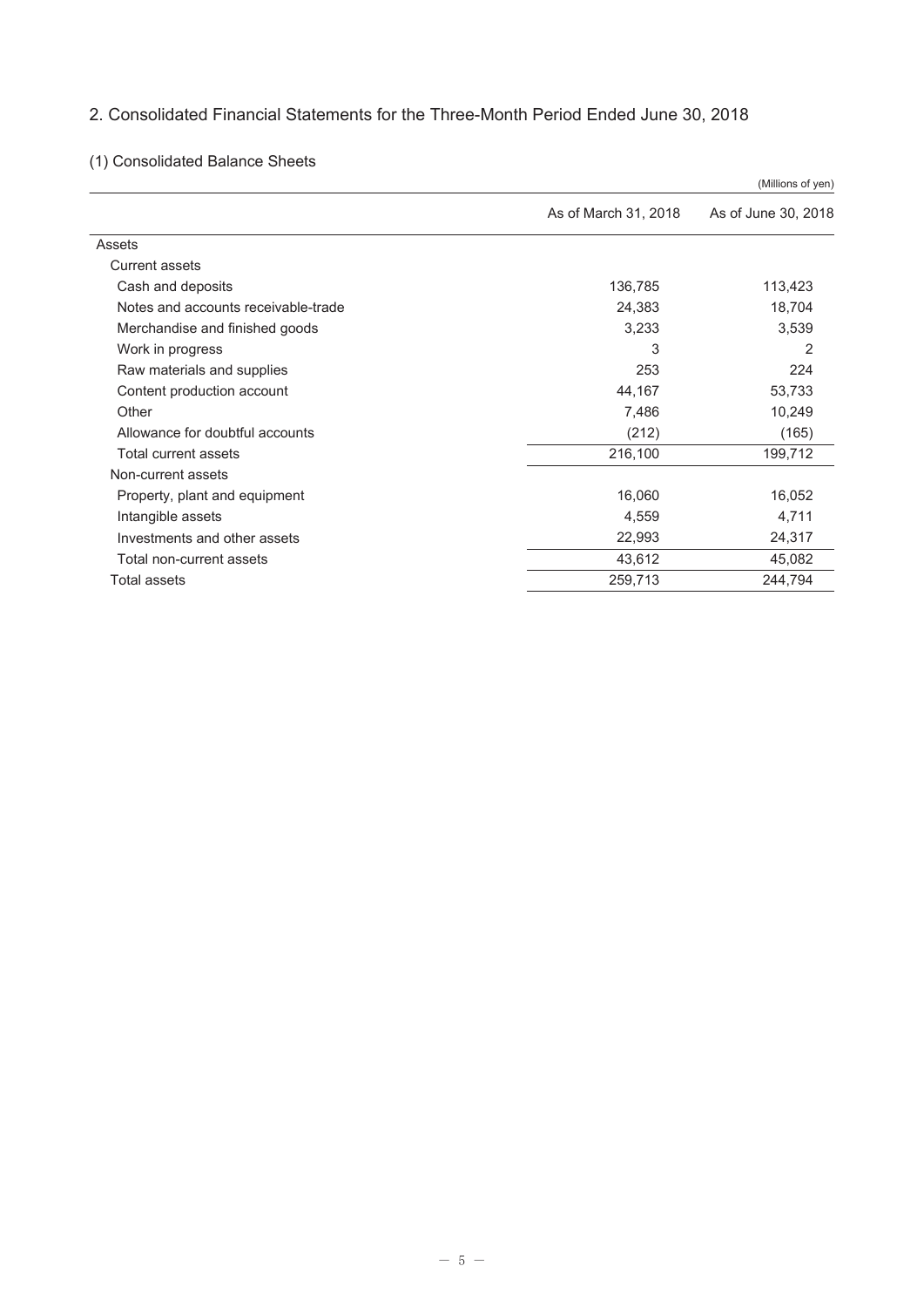|                                                       |                      | (Millions of yen)   |
|-------------------------------------------------------|----------------------|---------------------|
|                                                       | As of March 31, 2018 | As of June 30, 2018 |
| Liabilities                                           |                      |                     |
| <b>Current liabilities</b>                            |                      |                     |
| Notes and accounts payable-trade                      | 14,848               | 12,525              |
| Short-term loans payable                              | 8,931                | 8,759               |
| Income taxes payable                                  | 9,162                | 2,024               |
| Provision for bonuses                                 | 3,246                | 1,313               |
| Provision for sales returns                           | 3,985                | 3,473               |
| Provision for loss on game arcade closings            | 58                   | 56                  |
| Other                                                 | 18,610               | 17,551              |
| <b>Total current liabilities</b>                      | 58,842               | 45,703              |
| Non-current liabilities                               |                      |                     |
| Provision for directors' retirement benefits          | 88                   | 88                  |
| Provision for loss on game arcade closings            | 41                   | 31                  |
| Net defined benefit liability                         | 2,676                | 2,545               |
| Asset retirement obligations                          | 2,812                | 2,816               |
| Other                                                 | 1,891                | 2,067               |
| Total non-current liabilities                         | 7,510                | 7,549               |
| <b>Total liabilities</b>                              | 66,353               | 53,253              |
| Net assets                                            |                      |                     |
| Shareholders' equity                                  |                      |                     |
| Capital stock                                         | 23,868               | 23,996              |
| Capital surplus                                       | 53,107               | 53,235              |
| Retained earnings                                     | 129,513              | 128,833             |
| Treasury stock                                        | (10, 159)            | (10, 163)           |
| Total shareholders' equity                            | 196,330              | 195,902             |
| Accumulated other comprehensive income                |                      |                     |
| Valuation difference on available-for-sale securities | 89                   | 57                  |
| Foreign currency translation adjustment               | (3,674)              | (4,902)             |
| Remeasurements of defined benefit plans               | (132)                | (113)               |
| Total accumulated other comprehensive income          | (3,718)              | (4,958)             |
| Subscription rights to shares                         | 603                  | 455                 |
| Non-controlling interests                             | 144                  | 142                 |
| Total net assets                                      | 193,359              | 191,540             |
| Total liabilities and net assets                      | 259,713              | 244,794             |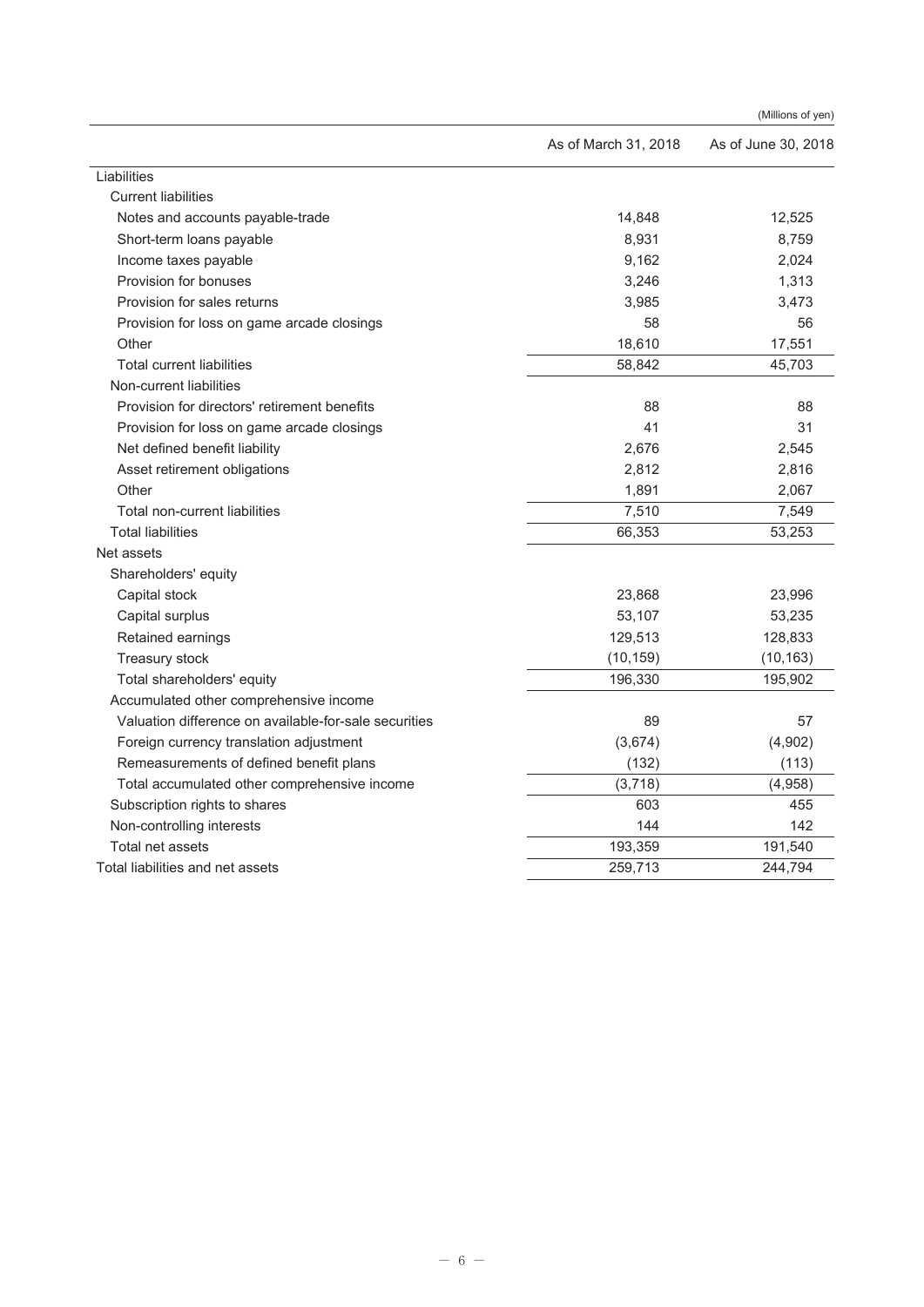|                                                        |                                     | (Millions of yen)                   |
|--------------------------------------------------------|-------------------------------------|-------------------------------------|
|                                                        | Three months ended<br>June 30, 2017 | Three months ended<br>June 30, 2018 |
| Net sales                                              | 57,000                              | 45,470                              |
| Cost of sales                                          | 24,784                              | 21,722                              |
| Gross profit                                           | 32,216                              | 23,748                              |
| Reversal of provision for sales returns                | 6,156                               | 4,099                               |
| Provision for sales returns                            | 6,054                               | 3,444                               |
| Gross profit-net                                       | 32,318                              | 24,403                              |
| Selling, general and administrative expenses           | 19,443                              | 20,145                              |
| Operating income                                       | 12,874                              | 4,258                               |
| Non-operating income                                   |                                     |                                     |
| Interest income                                        | 13                                  | 30                                  |
| Dividend income                                        | 3                                   | $\mathbf{0}$                        |
| Foreign exchange gains                                 | 276                                 | 3,347                               |
| Miscellaneous income                                   | 138                                 | 93                                  |
| Total non-operating income                             | 431                                 | 3,472                               |
| Non-operating expenses                                 |                                     |                                     |
| Interest expenses                                      | 18                                  | 29                                  |
| Commission fee                                         | 1                                   | 1                                   |
| Miscellaneous loss                                     | 0                                   | 0                                   |
| Total non-operating expenses                           | 20                                  | 30                                  |
| Ordinary income                                        | 13,286                              | 7,700                               |
| <b>Extraordinary losses</b>                            |                                     |                                     |
| Loss on sales of non-current assets                    | $\overline{2}$                      |                                     |
| Loss on retirement of non-current assets               | 13                                  | 18                                  |
| Impairment loss                                        | 0                                   | 0                                   |
| Loss on sales of shares of subsidiaries and associates | 371                                 |                                     |
| Total extraordinary losses                             | 387                                 | 18                                  |
| Profit before income taxes                             | 12,898                              | 7,681                               |
| Income taxes-current                                   | 3,001                               | 384                                 |
| Income taxes-deferred                                  | 1,522                               | 1,425                               |
| Total income taxes                                     | 4,523                               | 1,810                               |
| Profit                                                 | 8,375                               | 5,870                               |
| Profit attributable to non-controlling interests       | 6                                   | 1                                   |
| Profit attributable to owners of parent                | 8,368                               | 5,869                               |

(2) Consolidated Income Statement and Consolidated Statement of Comprehensive Income Consolidated Income Statement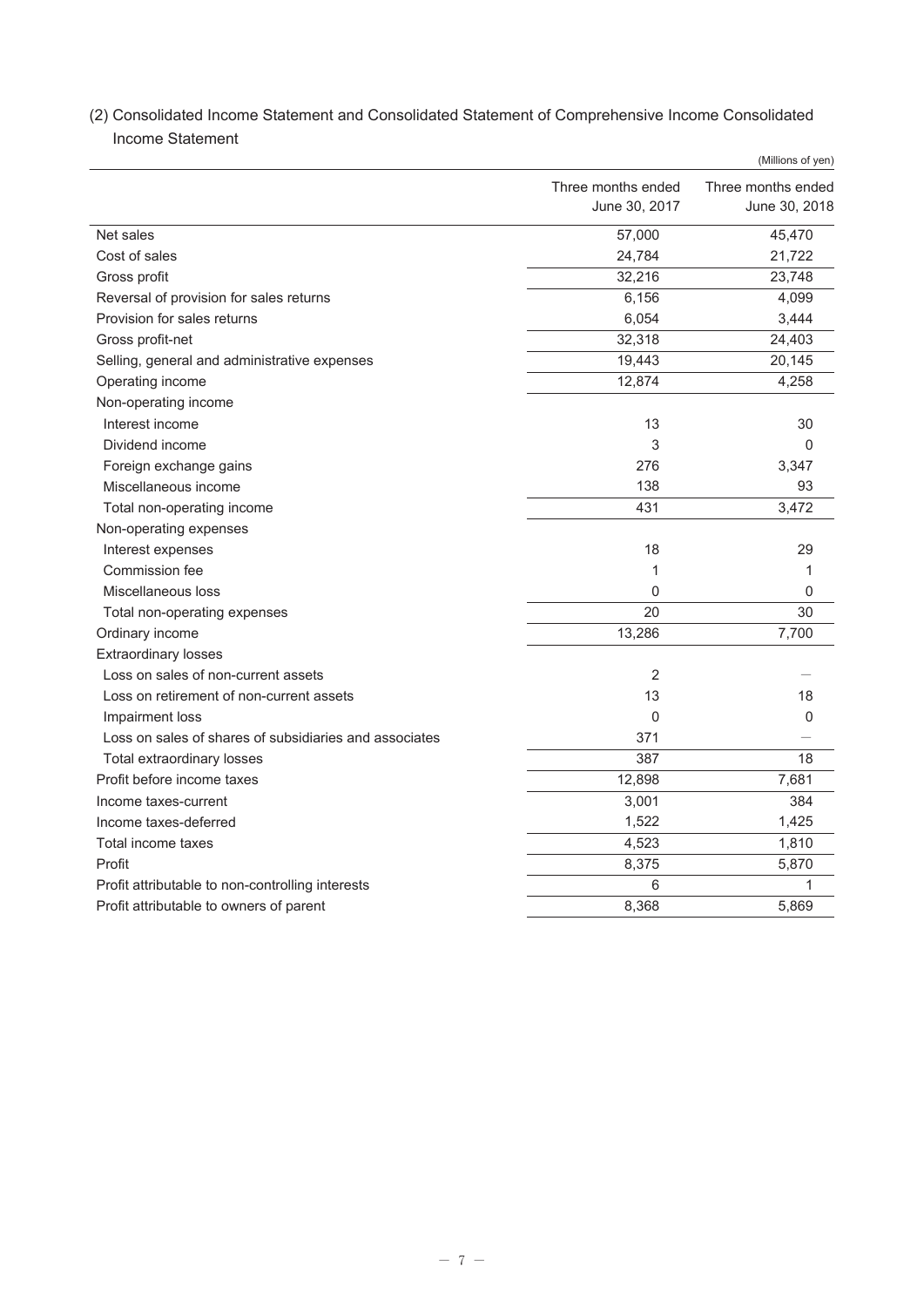#### Consolidated Statement of Comprehensive Income

|                                                                | (Millions of yen)                   |                                     |  |  |
|----------------------------------------------------------------|-------------------------------------|-------------------------------------|--|--|
|                                                                | Three months ended<br>June 30, 2017 | Three months ended<br>June 30, 2018 |  |  |
| Profit                                                         | 8.375                               | 5,870                               |  |  |
| Other comprehensive income                                     |                                     |                                     |  |  |
| Valuation difference on available-for-sale securities          | 61                                  | (32)                                |  |  |
| Foreign currency translation adjustment                        | 177                                 | (1,230)                             |  |  |
| Remeasurements of defined benefit plans                        | 3                                   | 19                                  |  |  |
| Total other comprehensive income                               | 241                                 | (1,243)                             |  |  |
| Comprehensive income                                           | 8,617                               | 4,626                               |  |  |
| (Breakdown)                                                    |                                     |                                     |  |  |
| Comprehensive income attributable to owners of parent          | 8,613                               | 4,628                               |  |  |
| Comprehensive income attributable to non-controlling interests | 3                                   | (1)                                 |  |  |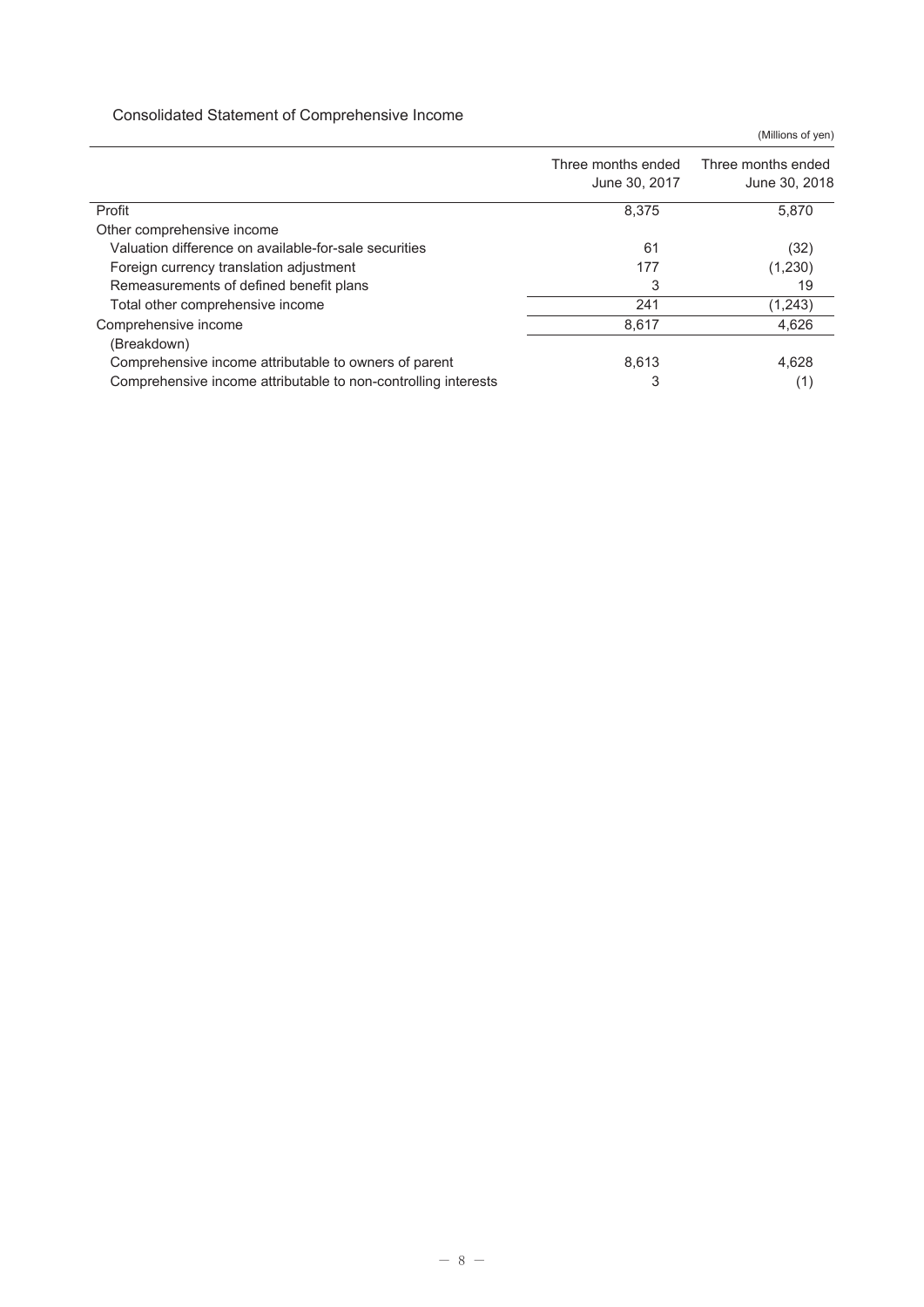(3) Notes to Consolidated Financial Statements (Note regarding going concern assumptions) None

(Material changes in shareholders' equity) None

#### (Changes in accounting policy)

Effective from the beginning of the fiscal year ending March 31, 2019, at foreign subsidiaries and affiliates that apply US GAAP, ASC 606, "Revenue from Contracts with Customers" has been adopted, while at other foreign subsidiaries and affiliates, IFRS 15, "Revenue from Contracts with Customers" has been adopted. As a result, there is no impact to the consolidated financial statements for the threemonth period ended June 30, 2018.

# (Additional information)

(Application of Partial Amendments to Accounting Standard for Tax Effect Accounting, etc) Effective from the beginning of the fiscal year ending March 31, 2019, the Group has adopted the "Partial Amendments to Accounting Standard for Tax Effect Accounting, etc. (ASBJ Guidance No.28 of February 16, 2018)." As a result, deferred tax assets are presented under investments and other assets, while deferred tax liabilities are presented under non-current liabilities.